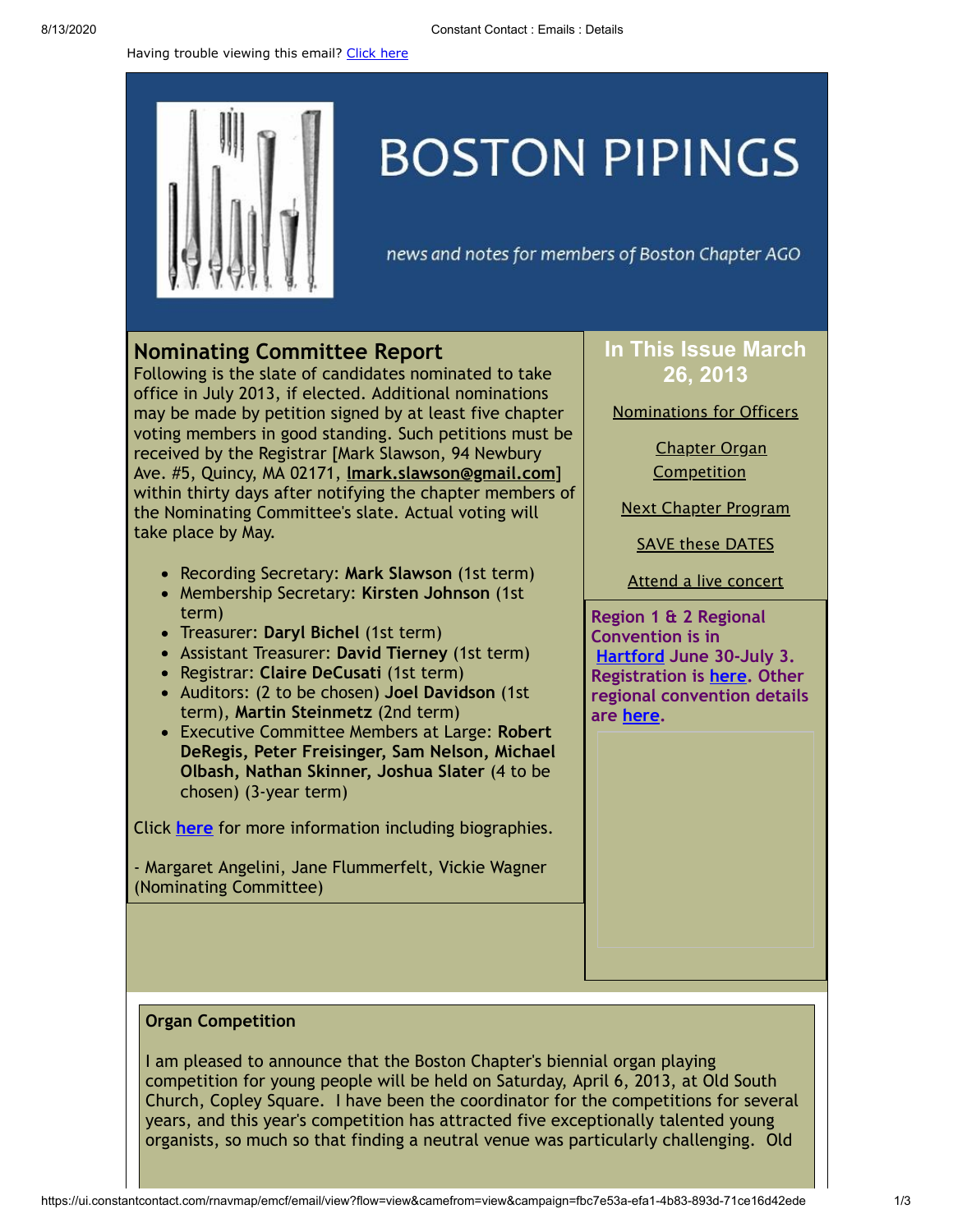South is home to a terrific **E.M. [Skinner organ](http://oldsouth.org/music/organs)**, and we are delighted that Old South filled the bill, so to speak.

We are grateful to Harry Huff, Minister of Music; George Sargeant, Assoc. Organist, Choirmaster; and the clergy and staff of Old South for their generosity in hosting this event. The **AGO/Quimby Regional Competitions for Young Organists**, which begin with chapter level competitions, are made possible by a generous grant from Michael Quimby, President, Quimby Pipe Organs, Inc.

The performances begin at about 1 p.m. The public is cordially invited.

David Baker Competition Coordinator

## <span id="page-1-0"></span>**WILHELM MIDDELSCHULTE**

SESQUICENTENNIAL CELEBRATION CONCERT RECEPTION AND PRESENTATION

Saturday, April 13, 2013 @ 1:00 PM Church of the Advent, 30 Brimmer St. Boston Admission is free and all are welcome.

Portland Maine AGO chapter hosts POE June 23-28 Click **[here](http://www.agoportlandmaine.com/#!__pipe-organ-encounter)** for more information. From this page you can download the application as well as information to **support this great endeavor!**

We'll feature more information on this in future Pipings.

The Harvard Tuesday Recital Series continues with Peter Sykes on March 26th.

Harvard organ students (members of the Harvard Organ Society) play on April 9th.

All are invited, admission is free! Contact [Chris](mailto:christian_lane@harvard.edu) Lane for more information.



<span id="page-1-1"></span>Save the Dates: April 5 **Marilyn Keiser** in NYC, recital and gala **[tribute](http://www.agohq.org/cgi-bin/cginews.pl?record=108)** by AGO National